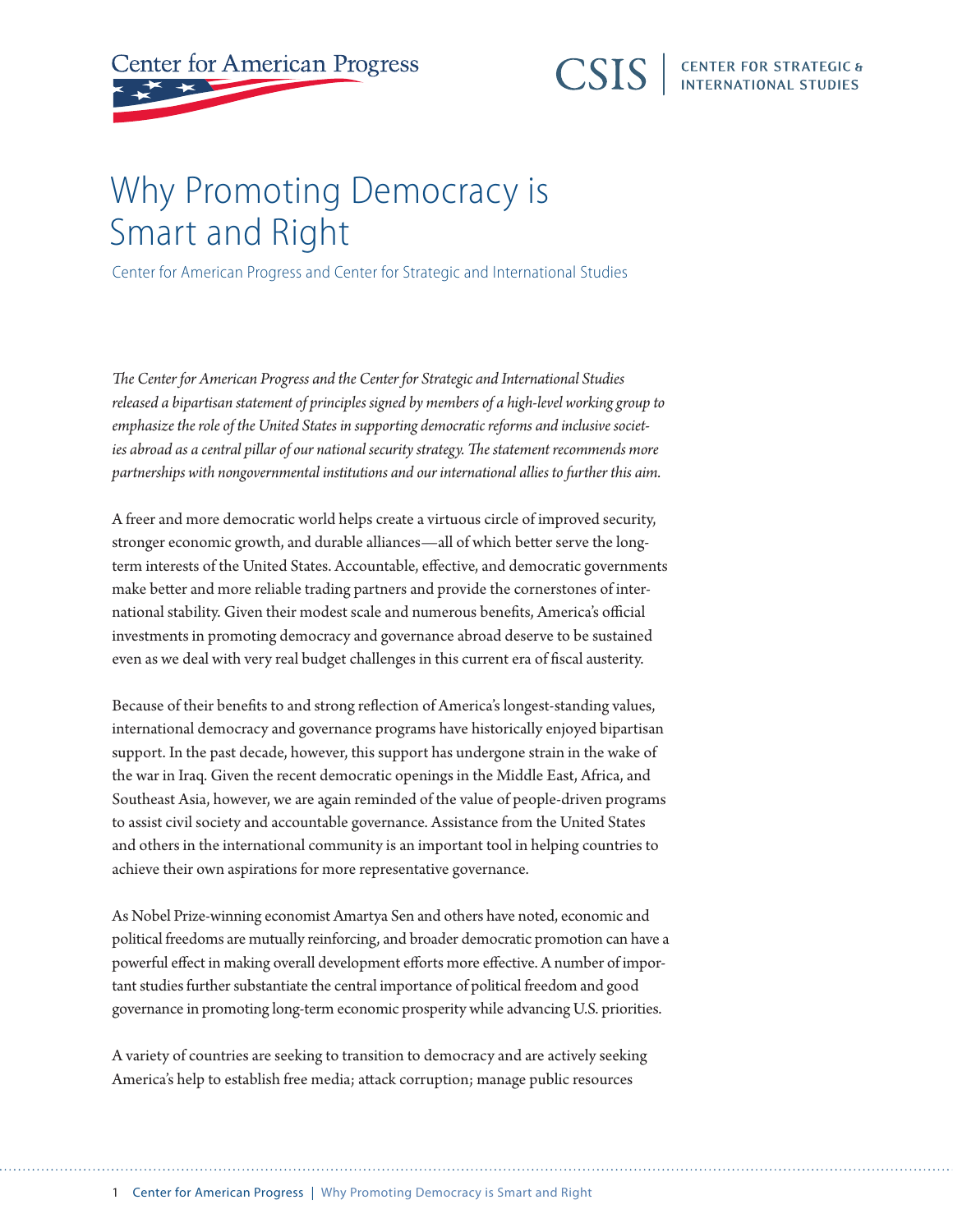effectively; establish property rights; protect the rights of individuals, religious groups, and minorities; ensure the right to petition their elected officials; organize political campaigns; ensure free and fair elections; and establish think tanks. Other newer democracies are trying to deliver on the promise of democracy by governing justly and in ways that promote meaningful economic opportunities and growth. If they fail, the cause of democracy will be set back, and we will live in a darker world. Women, minority, and religious groups are seeking our help to ensure that their voices are heard. Finally, there are a number of countries that continue to repress their own citizens in ways that are almost unthinkable in the 21st century. We need to work with labor unions, church groups, civil society organizations, the private sector, dissident groups, and diasporas to ensure that positive change happens and that societies can create governments that are responsive, accountable, and respectful of human rights.

As we move forward under a second Obama administration, there is an opportunity to reincorporate democracy and governance into the development dialogue in a more central way, and we look forward to helping to do so. Promoting free and accountable governance is both morally and substantively imperative. We, the undersigned, fully support a responsible approach to America's budget challenges that preserves our important and longstanding leadership in nurturing democracy around the globe. With continuing fiscal austerity all programs are at risk, but democracy and governance assistance should be protected in this process. These expenditures are not only good for the recipients, but they also support the American national interest as well.

**Madeleine Albright (Co-Chair),** Former Secretary of State

**Vin Weber (Co-Chair),** Former Congressman (R-MN); former Chair of National Endowment for Democracy

**Morton Abramowitz,** Former Ambassador to Turkey and Thailand

**Brian Atwood,** Former Administrator, U.S. Agency for International Development

**Tom Carothers,** Vice President for Studies, Carnegie Endowment for International Peace

**Norm Coleman,** Former Senator (R-MN)

**Lorne Craner,** President, International Republican Institute; former Assistant Secretary of State for Democracy, Human Rights, and Labor

**Larry Diamond,** Senior Fellow, the Hoover Institution

**Paula Dobriansky,** Former Under Secretary of State for Democracy and Global Affairs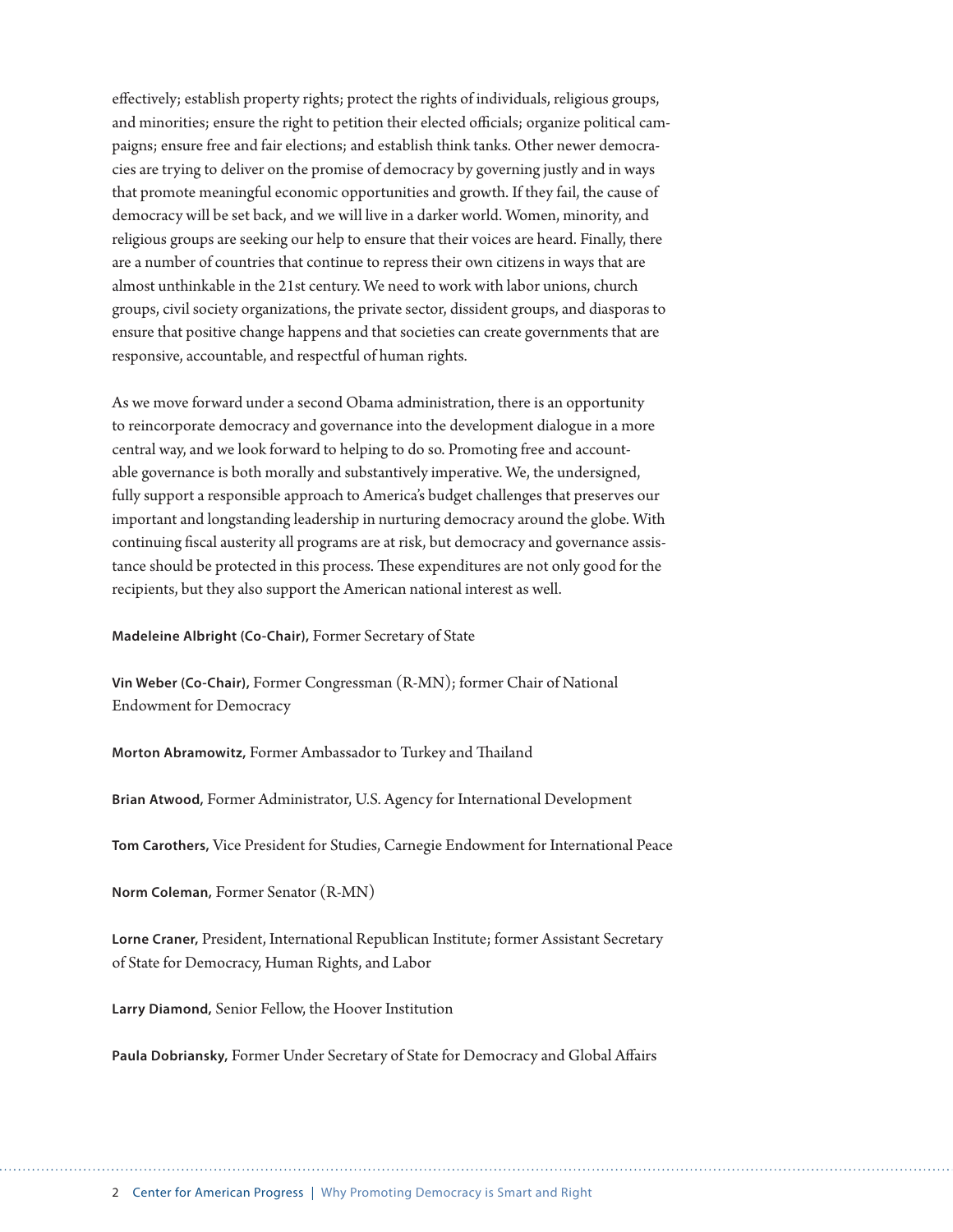**Martin Frost,** Former Congressman (D-TX)

**Bill Galston,** Former Deputy Assistant to President Clinton for Domestic Policy

**Michael Gerson,** Former Chief Speechwriter for President George W. Bush

**Stephen Hadley,** Former Assistant to President George W. Bush for National Security Affairs

**Andrew Natsios,** Former Administrator, U.S. Agency for International Development

**John Norris,** Executive Director, Sustainable Security and Peacebuilding Initiative, Center for American Progress

**John Podesta,** Chair, Center for American Progress; former Chief of Staff to President Bill Clinton

**Daniel Runde,** William A. Schreyer Chair in Global Analysis, Center for Strategic and International Studies

**Steve Sestanovich,** Former Senior Director for Policy Development, National Security Council

**Anne-Marie Slaughter,** Former Director of Policy Planning, U.S. Department of State

**Jennifer Windsor,** Former Executive Director of Freedom House; former Deputy Assistant Administrator and Director, Center for Democracy and Governance, U.S. Agency for International Development

**Ken Wollack,** President, National Democratic Institute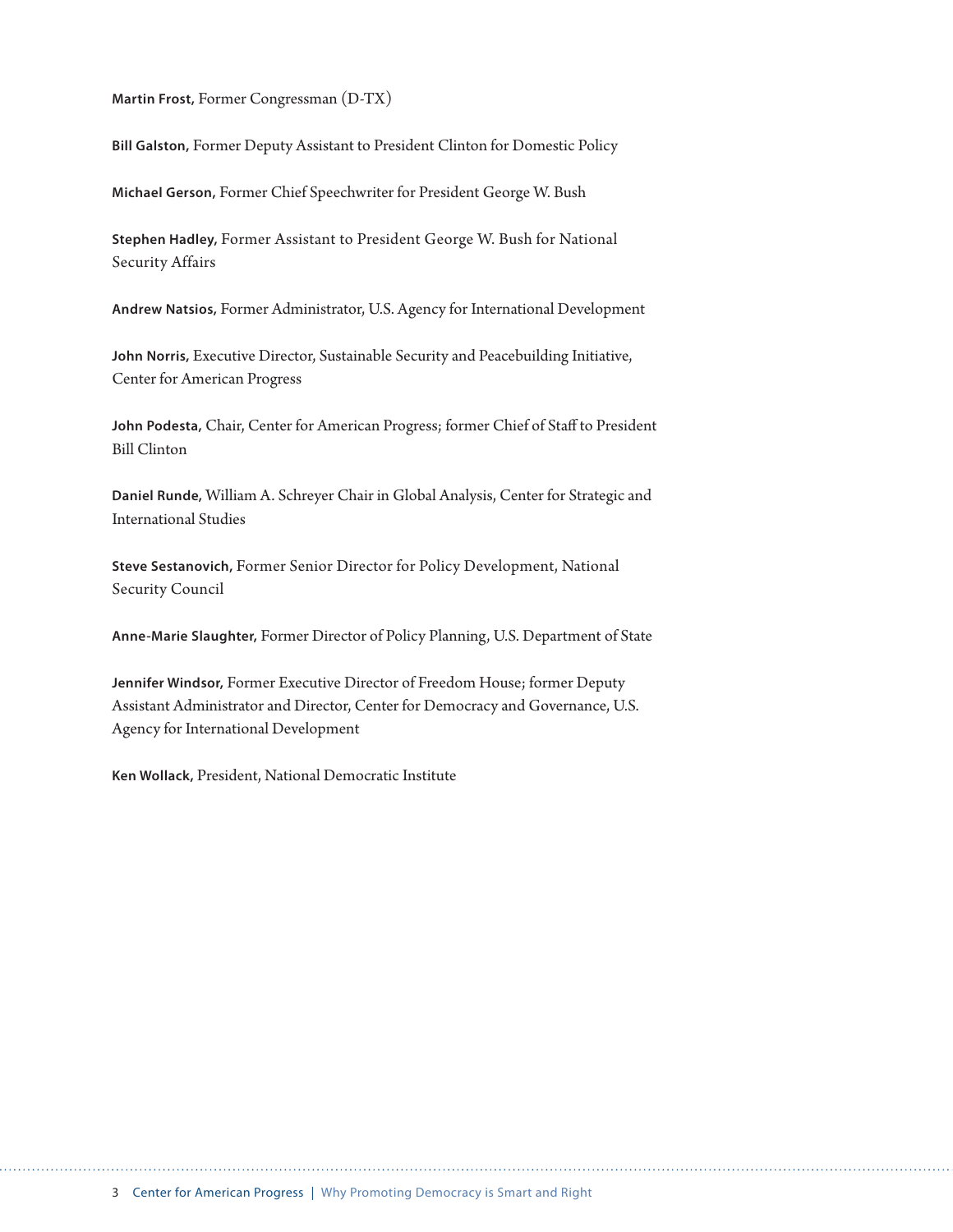## Statement of Principles: Democracy, Democratic Governance, and Transparent Institutions in the American Interest

Center for American Progress and the Center for Strategic and International Studies

As the events of the Arab Spring demonstrate, there is a growing sense of urgency among peoples around the world to participate in open and free societies. At the same time, the United States faces a critical juncture: Following the election, Congress narrowly avoided the fiscal cliff, pushing difficult budget decisions back by just a few short months. Regardless, our national support for democracy and governance assistance overseas must be protected. Given their modest scale and numerous benefits, America's official investments in promoting democracy and governance abroad deserve to be sustained even as we deal with very real budget challenges in this current era of fiscal austerity.

Investments in democracy and governance through the U.S. government's foreign assistance budget play a critical role in America's security, shared global prosperity, and moral imperative, and they boast a long history of bipartisan support. Today's "Three Ds" of U.S. international engagement should acknowledge this critical role and become "Four Ds": defense, diplomacy, development, and democracy. Our foreign assistance budget should reflect these priorities. We, the undersigned, recognize the vitality of American investments in democracy and governance—to national security, to foreign relations, and to the global economy—and we seek to sustain and protect our investments in the democracy and governance sector.

In recent years democracy and governance funding became a subject of some controversy in certain circles on both sides of the political aisle. Some shied away from democracy promotion, associating the terminology with the controversy over the Iraq war. Others were tempted by isolationism, expressing broader weariness about maintaining America's engagement in the world, and still others became nostalgic for unsustainable arrangements with autocratic regimes in the Middle East.

Nevertheless, the democracy and governance sector continues to enjoy bipartisan support, as it has for many years. President Ronald Reagan, who fostered the creation of the National Endowment for Democracy to ensure ongoing American support for democratic principles, believed that the United States was obligated to "take actions to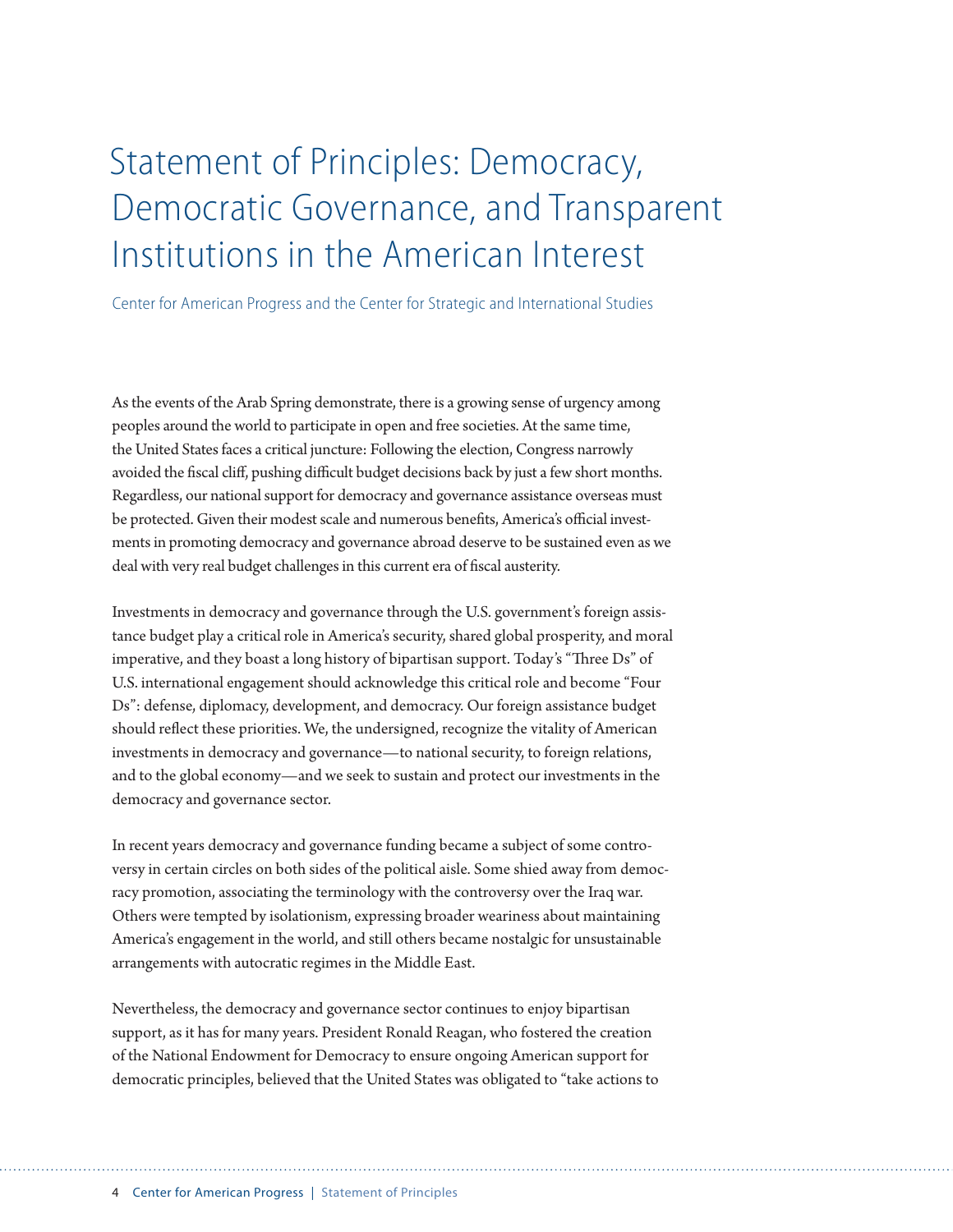assist the campaign for democracy," and that these actions were vital to combat the spread of communism abroad. During his presidency, Jimmy Carter demonstrated a dedication to the promotion of human rights; he continues his personal support with the Carter Center's mediation and election-observing programs. Promoting democracy abroad was one of the three central goals of President Bill Clinton's National Security Strategy of Engagement and Enlargement. And in the wake of 9/11, President George W. Bush saw the spread of democracy as a vital element in the war against terrorism. President Barack Obama gave concrete expression to his public commitment to democratic principles by supporting the democratic aspirations of citizens in Egypt and Libya, among other places.

We are at a critical juncture not only in the history of the United States, but in the history of human freedom, with pressing challenges that need to be addressed and opportunities that we should urgently seize. The recent democratic opening in Burma, the presence of both democratic progress and conflict in Africa, ongoing popular unrest in Iran, and the volatile and complex changes in the Middle East present the United States with challenges and opportunities to help shape a freer world—and a freer world directly benefits our own security, prosperity, and international standing. If we do not remain engaged and sustain our investments, however, we not only jeopardize the chances of those pushing for greater freedom in their countries, but we also risk forsaking the benefits to the United States that accompany increased freedom abroad. The returns in U.S. security alone are tremendous, especially considering the small scale of investments made to promote and maintain global stability.

The pace of technological change makes democracy support even more vital, in both closed societies and also emerging and nascent democracies. Autocrats have become more sophisticated in using new technologies to repress their citizens. Surveillance and monitoring of social media have been used to identify, map, and track democracy activists and to suppress domestic political reform. While technology has the potential to allow citizens broader access to information and to connect people around the globe, autocrats have increasingly used a host of sophisticated technologies to filter and censor information and online speech. The use of these tools has also been the subject of authoritarian learning, with Iran providing technology and assistance in Syria to stifle citizens who have risen up against the Assad regime. Those who seek to remain in power against the will of the people have become adept at tracking activists, jamming communications, and offering propaganda via social media.

On the positive side, technology has opened a world of possibility for improved citizen engagement in democratic politics by making it easier for citizens to monitor elections, access information about their governments, express their views, and organize politically. Initiatives such as the Open Government Partnership and the improved transparency that they foster can strengthen public integrity and government accountability, as well as improve service delivery and foster economic development. At the same time, technology provides new challenges to transitional democracies. While social media was widely used by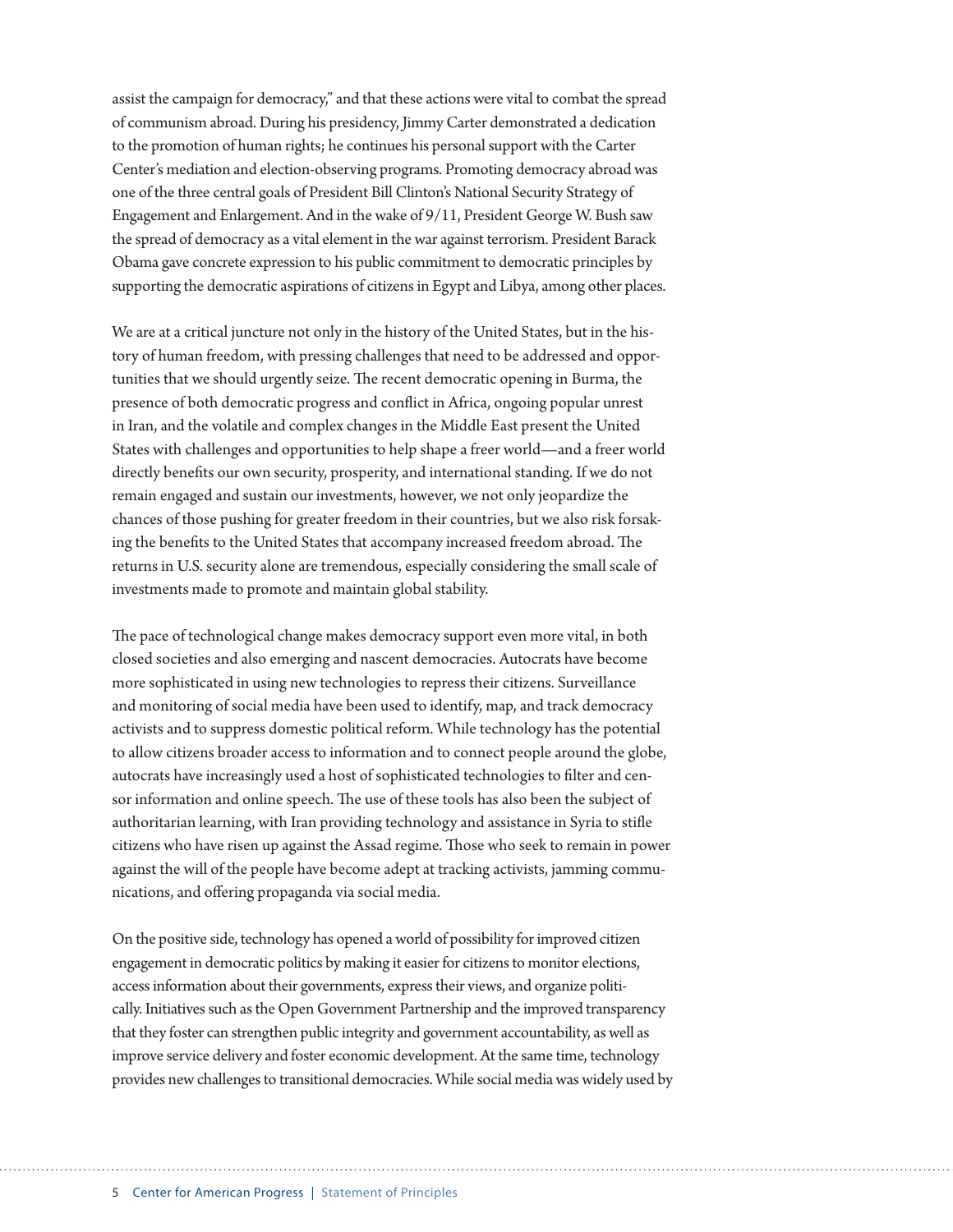democracy activists in the Middle East to organize protests against authoritarian regimes, in order for democracy to take root, popular demands for political participation must ultimately be channeled from the street to democratically elected representative institutions. These institutions must be able to effectively aggregate interests, engage in deliberative discourse, and find areas of compromise. Technology can empower citizens to have a voice in their government, and the institutions of representative democracy must find ways to utilize this technology and other means to channel and respond to citizens' demands.

In many parts of the world, U.S. investments are pivotal in effecting improvements in democracy and governance. Although the resources that the United States allocates to these endeavors are quite limited, together with our strategic partners—other governments, intergovernmental organizations, and nongovernmental organizations—we ensure that our investments generate the maximum impact for each assistance dollar while at the same time maintaining some influence and control over the programs we fund. These partnerships also soften any impression that the United States is seeking to export its own system, rather than supporting the people's own desire for a voice. Even alongside the vital investments of other bilateral and multilateral donors and critical philanthropic dollars, U.S. funding is often necessary to reach the minimum level of investment needed to succeed in politically complicated or risky situations. The U.S. government is often the only funder who has the will, the ability, and the stamina to cover the resource gap.

Democracy is a process, not an event. The United States needs to take a longer view of these investments. The advent of democracy changes people, but that change is not instantaneous. That societal transformation can take 10 years, 15 years, or even longer, and auditors, evaluators, and diplomats need to accept more realistic timelines in achieving these goals. The long-term challenge is to help fledgling democracies deliver better lives for their citizens, thereby building support for democratic governance that prevents alternatives from gaining ground.

American investments in democracy and governance matter. A comprehensive 2006 study completed by broad collaboration between USAID and Professors Steven E. Finkel, Aníbal Pérez-Liñán, and Mitchell A. Seligson examined the effects of U.S. foreign assistance on democracy building from 1990 to 2003 and found that U.S. democracy and governance programs led to statistically significant improvements in democracy worldwide. Of course, the United States cannot bring about democracy and good governance by itself; we must work with multiple elements in societies seeking to bring about that change. The United States has a broad set of partners in the international community that bring many assets to the table to help in this great challenge, including civil society groups, religious leaders, and our traditional allies.

We define democracy as a government characterized by an inclusive and meaningful competition for political power, a high level of political participation among citizens, and political and civil freedom. We define good governance, equally important to the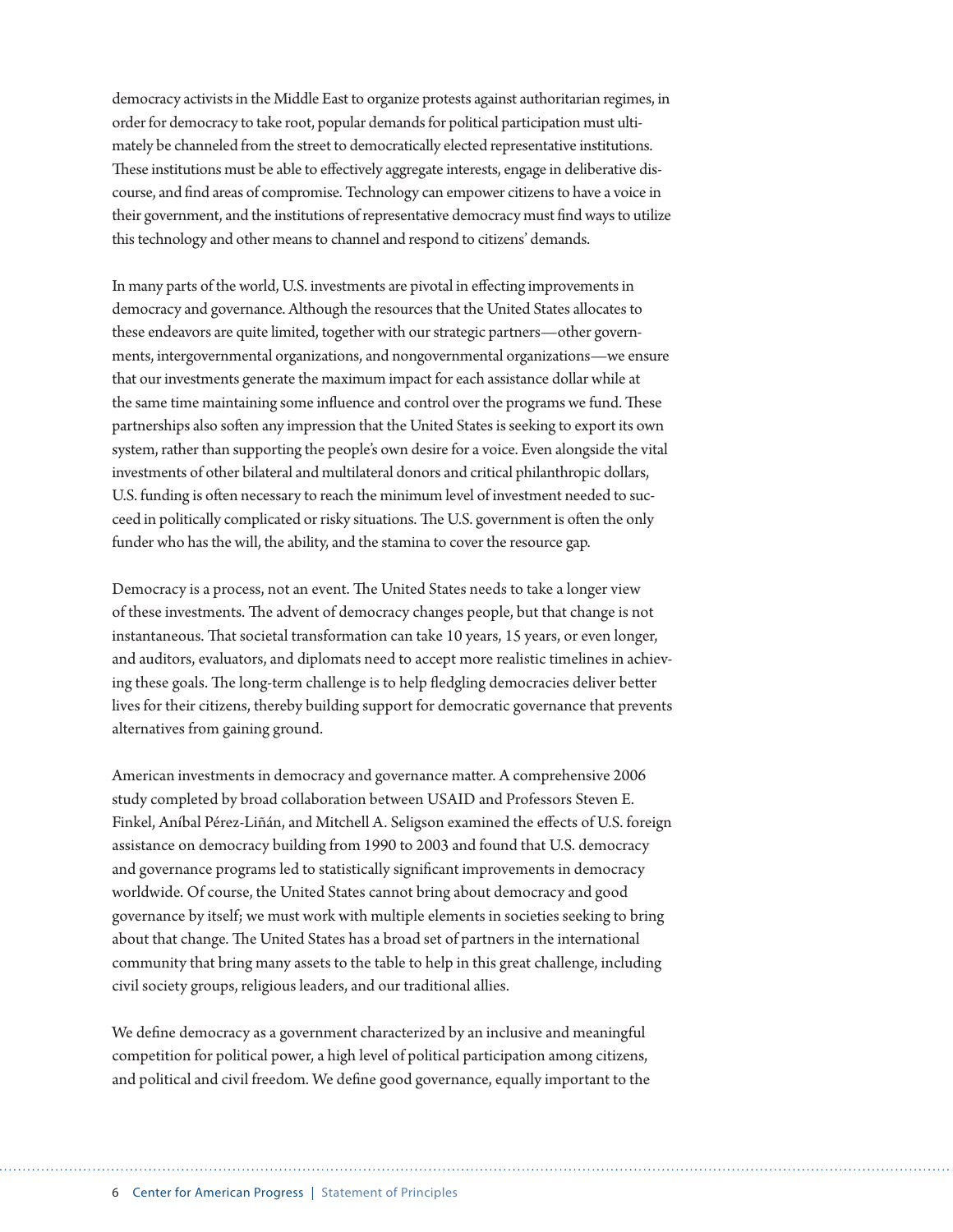success of a society, as the mechanisms by which a country's economic, political, and social authority is apportioned and exercised, and the institutions available to citizens to express their opinions, exercise their rights, and fulfill their obligations. Sometimes societies can improve the quality of their governance while remaining unfree, such as a number of countries in Asia. But these examples are rare, and improved governance in the absence of democracy will be short lived. In this interconnected world, the desire for human dignity, freedom, and political voice is universal. In the long run, the policy of the United States should be to support democratic governance and strengthen those institutions that support economic and political liberty. Policy reform, the strengthening of civil society, and partnerships with political parties, parliaments, labor, business groups, the media, and courts are unglamorous but critical investments. U.S. policy should prioritize reducing corruption and increasing transparency.

Two of the challenges in ensuring adequate support for these investments within the United States are that it takes a long time to bring about change and that the changes are technically complex and the outcomes less immediate than those of other investments, such as providing food aid or medicine for the treatment and prevention of disease. Nevertheless, studies have also found that democratic practices and institutions matter—and America has experience supporting the development of these practices and institutions around the world. Outside expertise, training, and funding are critical for creating, building, and shaping institutions in ways that are accountable to their publics, transparent, and deliver a variety of critical public goods. The United Nations Development Programme's landmark 2002 Human Development Report rightfully concludes that democratic participation is a critical end of human development as well as a means of achieving it.

As Nobel Prize-winning economist Amartya Sen and others have noted, economic and political freedoms are mutually reinforcing, and broader democratic promotion can have a powerful effect in making overall development efforts more effective. Studies have shown that political and economic freedom can go hand in hand and that a freer world is often a more prosperous world. In *The Democracy Advantage: How Democracies Promote Prosperity and Peace*, Mort Halperin, Joseph Siegle, and Michael Weinstein examined 50 countries both democratic and undemocratic—and found overwhelming evidence that democracy supports development and reduces the likelihood of violent conflict. In that vein, Steve Radelet's 2010 book, *Emerging Africa: How 17 Countries Are Leading the Way*, looked at the track records of 17 high-performing sub-Saharan African countries and found that they are challenging the traditional understanding of African regional development by making significant, if oft-overlooked, progress. Among several key differences, most of these highperforming countries were democratic and enjoyed comparatively good governance.

One of the challenges for the United States and other countries is to promote cooperation between those who seek increased trade and support for private-sector-led growth and those who work in the related areas of democracy and governance. In many aid bureaucracies, these sectors are stovepiped even where they are inter-related. Economists, investors,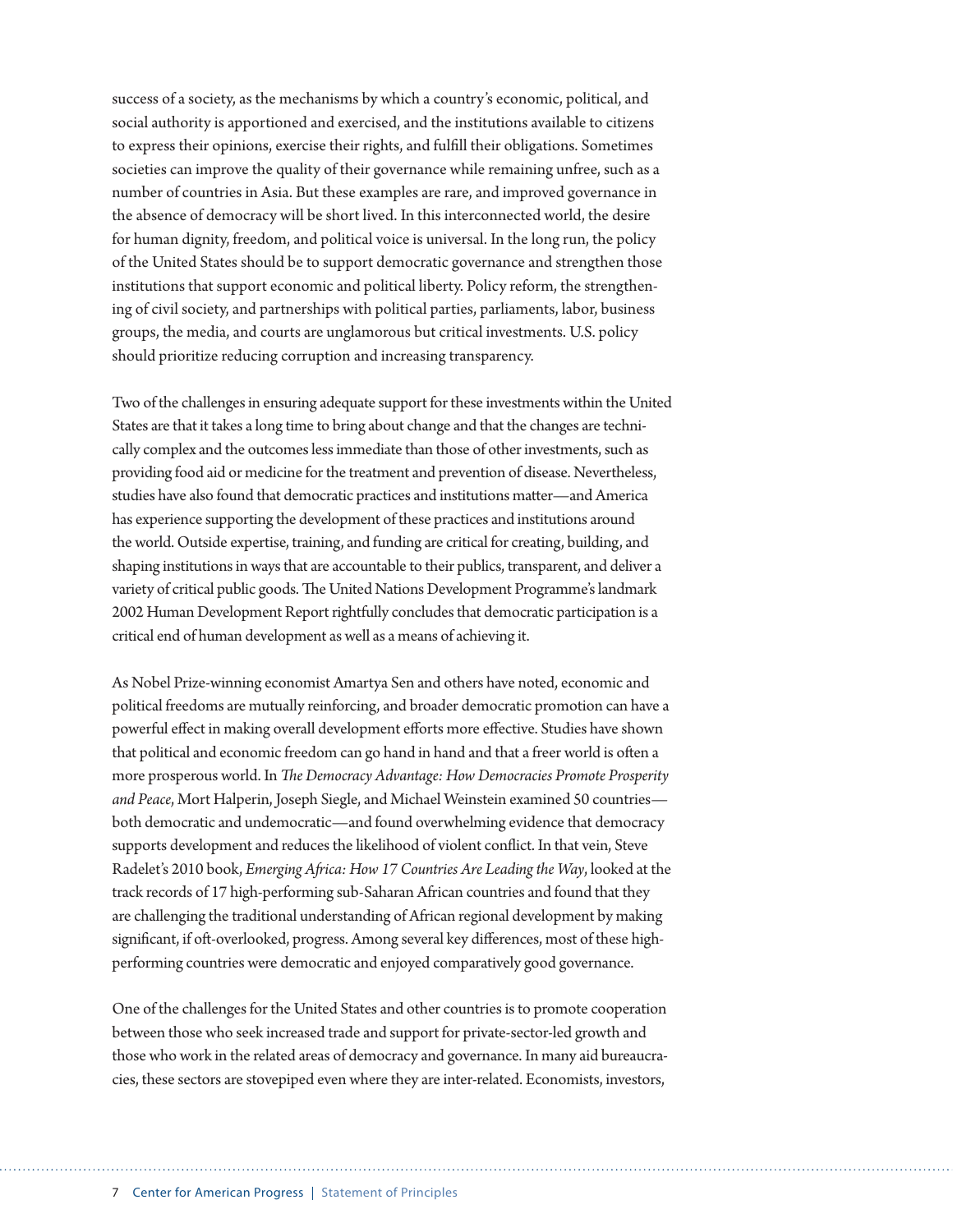civil society experts, and political scientists must work more closely together. Democracysupport organizations must look more deeply at political economy issues in program design. At the same time, socioeconomic development assistance must also be designed to advance democratic development. While there is an opportunity for greater collaboration between economic and democratic development assistance, it is important that democracy support be both mainstreamed and supported separately. Democracy assistance involves much more than mechanisms for public input on development projects; it also requires sustained and broad engagement to support the development of the rule of law, democratic institutions, and inclusive political participation.

One of the big opportunities and challenges over the next 10 years is going to be how developing countries manage the coming bonanza—and possible curse—of managing extractive wealth. Recently, initiatives such as the Extractive Industry Transparency Initiative have helped countries tap into expertise and raised awareness on the potential and perils of this wealth. Some developing countries have managed their extractive wealth relatively well, including Chile, Botswana, and Timor Leste. Unfortunately, however, there are many examples of countries that have failed to manage these volatile resources, creating opportunities for corruption and profligacy. Societies which have more successfully managed this wealth will eventually be weaned off of foreign aid and have the chance to become middle- or even high-income societies.

Of particular importance are sustained investments to support political pluralism in the Arab World. Free elections are going to have a variety of outcomes, and whatever those outcomes are, governments need to support human rights and respect international agreements. If individual and collective rights are to be protected, international norms and agreements to be respected and held accountable, and pluralist institutions to be created, the international community must remain engaged and invest in the individuals and institutions that will form the backbone of emerging democratic societies. Helping parliamentarians become more responsive to citizen concerns, professionalizing civil society, building modern, moderate political parties, supporting independent media and think tanks, and improving the institutions that create the rules of the game for trade and investment are all critically important undertakings. Protection of ethnic and religious minorities is also important to U.S. policy, as support for tolerance and diversity will help ensure that the tenets of democracy are not broken by those seeking to impose their beliefs on others.

The United States is blessed with an ecosystem of partners in democracy assistance, starting with the National Endowment for Democracy and the so-called NED family of core institutions: the Solidarity Center; the Center for International Private Enterprise, or CIPE; the International Republican Institute, or IRI; and the National Democratic Institute, or NDI. Additionally, there is a broad network of specialty, nonprofit groups focused on electoral systems, independent media, and rule of law, all of which bring unique expertise to improving governance. Along with the NED and its core institutes, these organizations have estab